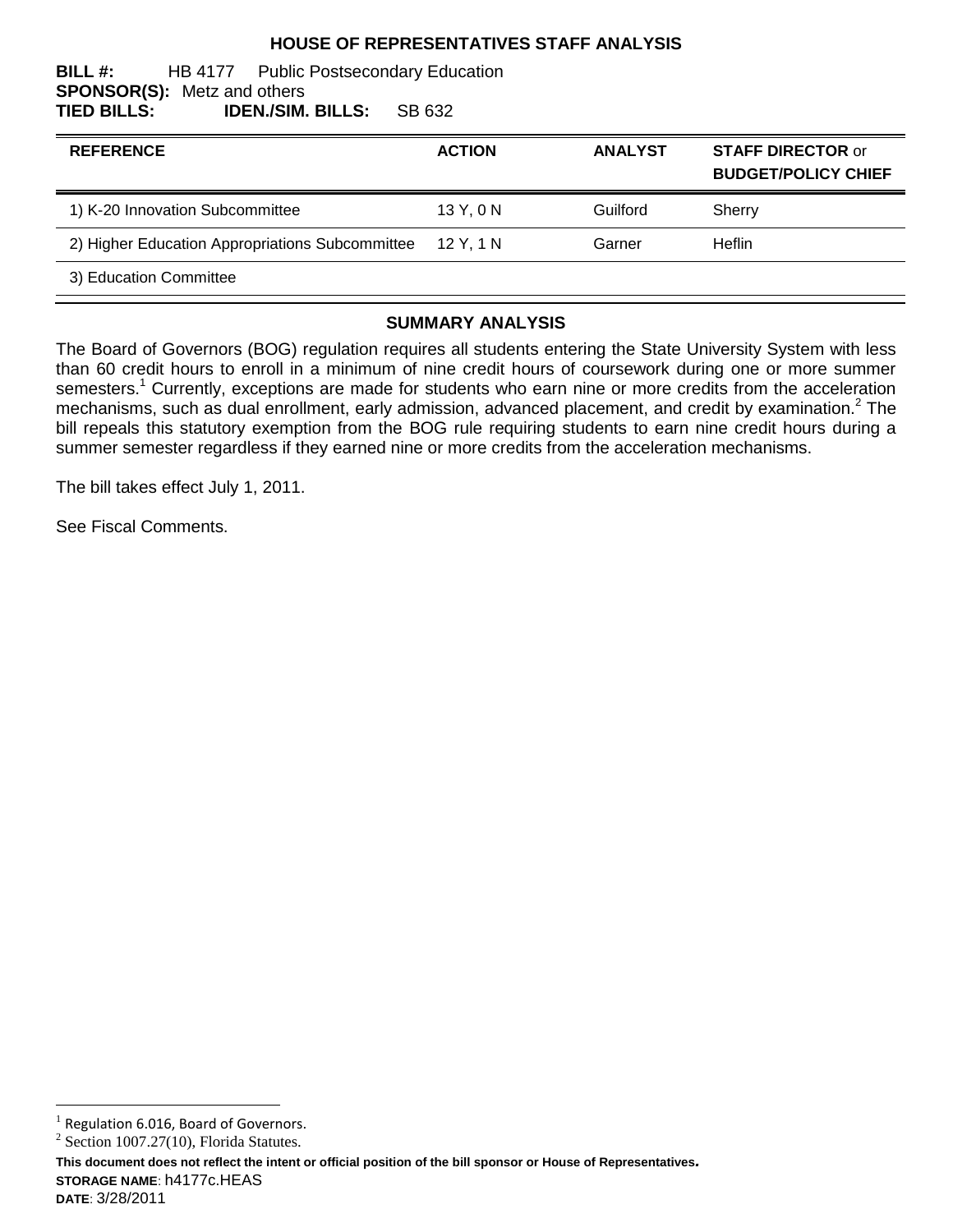## **FULL ANALYSIS**

### **I. SUBSTANTIVE ANALYSIS**

### A. EFFECT OF PROPOSED CHANGES:

#### **Current Situation**

The Board of Governors (BOG) regulation requires all students entering a state university with fewer than 60 credit hours to earn at least nine credit hours during the at least one summer term prior to graduation. University presidents are authorized to grant hardship waivers to this requirement.<sup>3</sup>

Florida law provides an exemption from the summer enrollment requirement for students who have earned nine or more credits through articulated acceleration mechanisms.<sup>4</sup> Articulated acceleration mechanisms include dual enrollment, early admission, advanced placement, College Level Examination Program, International Baccalaureate, or Advanced International Certificate of Education.<sup>5</sup>

#### **Effect of Proposed Changes**

The bill repeals this exemption, allowing a state university to require all students to attend at least one summer term regardless if they earned nine or more credits from the acceleration mechanisms. Universities have increased the use of facilities and faculty during the summer term due to the increasing access demands and greater competition. This change will provide state universities with more flexibility regarding course scheduling. Increasing summer term enrollment may shorten the time it takes for students to complete their degrees, which will create more openings for prospective students.<sup>6</sup> The provision could create new costs for students who receive state financial aid, including the Bright Futures Scholarships, if the state scholarship programs are only funded for the fall and spring academic terms.

B. SECTION DIRECTORY:

**Section 1:** Repealing s. 1007.27(10), F.S.; relating to Articulated Acceleration Mechanisms; repealing an exemption.

**Section 2:** Providing an effective date of July 1, 2011.

## **II. FISCAL ANALYSIS & ECONOMIC IMPACT STATEMENT**

- A. FISCAL IMPACT ON STATE GOVERNMENT:
	- 1. Revenues:

None.

2. Expenditures:

None.

B. FISCAL IMPACT ON LOCAL GOVERNMENTS:

 $\overline{a}$ 

<sup>3</sup> Regulation 6.016, Board of Governors.

<sup>4</sup> Section. 1007.27(10), F.S.

 $<sup>5</sup>$  Sections 1007.27, 100.271, and 1007.272, Florida Statutes.</sup>

 $^6$  Interview with Board of Governors Staff (March 18, 2011).

**STORAGE NAME**: h4177c.HEAS **PAGE: 2**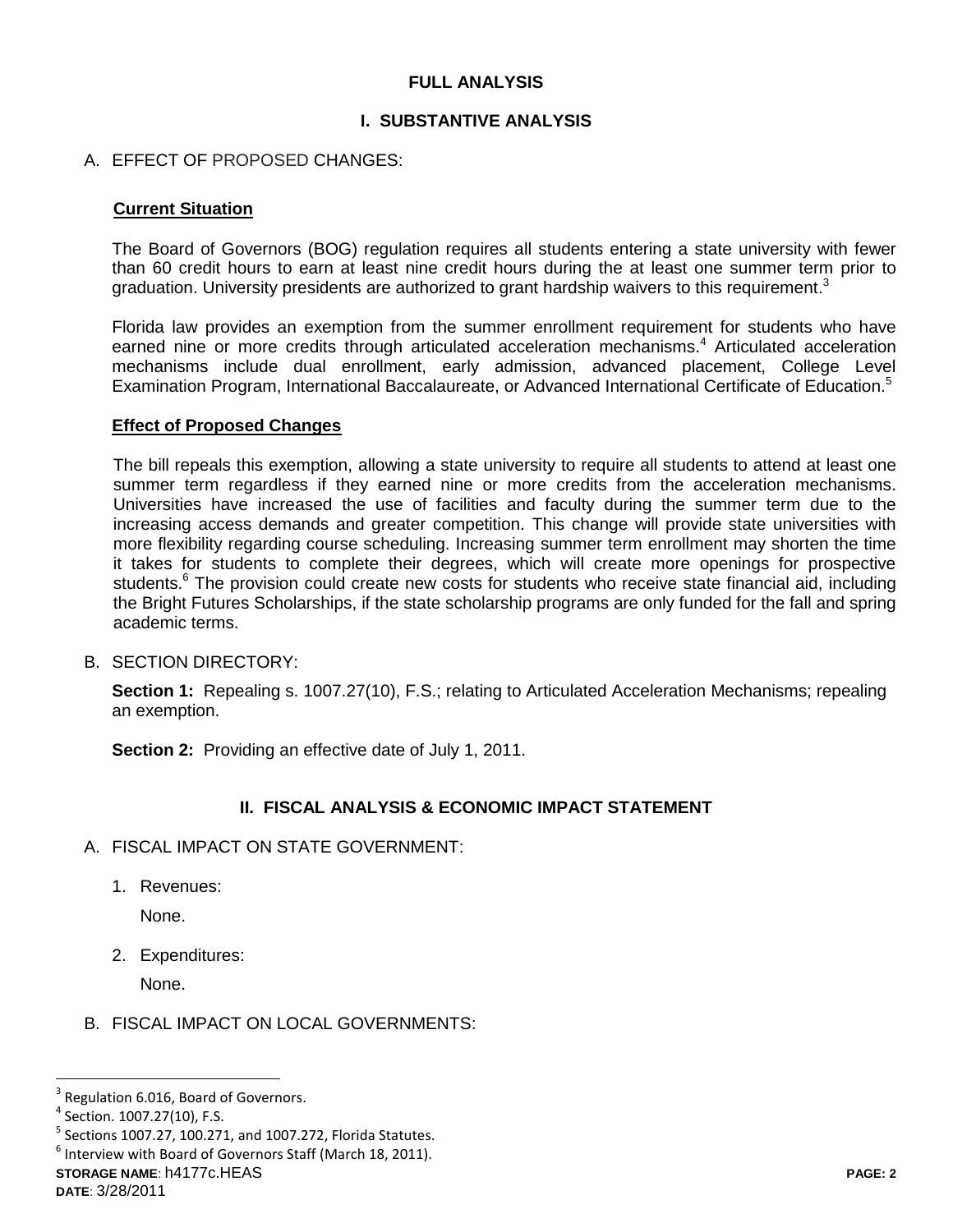1. Revenues:

None.

2. Expenditures:

None.

C. DIRECT ECONOMIC IMPACT ON PRIVATE SECTOR:

None.

D. FISCAL COMMENTS:

Requiring students to enroll in at least one summer term during the course of their enrollment would generate additional tuition revenue for the universities during the summer term. The tuition generated would help support related operational costs, such as utilities, and the hiring or retaining of faculty to meet the summer demand. It would also support increased capacity for the summer term and make better year-round use of their facilities. This should provide for more timely completion of degrees and may afford some state universities the ability to admit more students and increase capacity.

The provision could create new costs for students who receive state financial aid, including the Bright Futures Scholarships, if the state scholarship programs are only funded for the fall and spring academic terms. The Bright Futures Scholarships may be used in the summer term if funds are available, but the Legislature has not funded the scholarship for the summer term.<sup>7</sup> Scholarship recipients who would normally qualify for the exemption may be required to find an additional funding source to pay for summer term enrollment.

According to the Department of Education, 21,200 students, who earned a standard high school diploma in 2010, earned nine or more credit hours through an accelerated mechanism, such as Advanced Placement, dual enrollment, International Baccalaureate, or Advanced International Certificate of Education.<sup>8</sup> The average tuition and fee cost per credit hour for the fall 2010-2011 semester was \$166 for a resident undergraduate student and ranged from \$175 at Florida State University to \$149 at New College of Florida. At this average rate, nine credit hours calculated a cost of \$1,481 ranged from \$1,341 to \$1,571. The average tuition and fee cost was \$657 for a non-resident undergraduate student and ranged from \$911 at the University of Florida to \$522 at Florida Agricultural and Mechanical University. At this average rate, nine credit hours calculated a cost of \$5,912 and ranged from \$8,196 to \$4,970.<sup>9</sup> These calculations do not address the additional costs associated with room and board, textbooks, and other living expenses which is an estimated average of an additional \$3,367 for a summer term.<sup>10</sup>

The existing BOG regulation authorizes each university president to grant hardship waivers of the summer term attendance requirement.<sup>11</sup>

# **III. COMMENTS**

# A. CONSTITUTIONAL ISSUES:

1. Applicability of Municipality/County Mandates Provision:

 $\overline{a}$ <sup>7</sup> Section 1009.53(9), Florida Statutes.

<sup>&</sup>lt;sup>8</sup> Correspondence with the Department of Education, Office of Legislative and Policy Affairs of the Division of Accountability, Research and Measurement, March 15, 2011.

 $9$  Board of Governors, Fall 2010 Tuition and Fee Report. < http://www.flbog.org/about/budget/current.php>

<sup>&</sup>lt;sup>10</sup> Tuition and Fee Policy Presentation, Board of Governors. February 16, 2011. Confirmed via correspondence with Board of Governors staff.